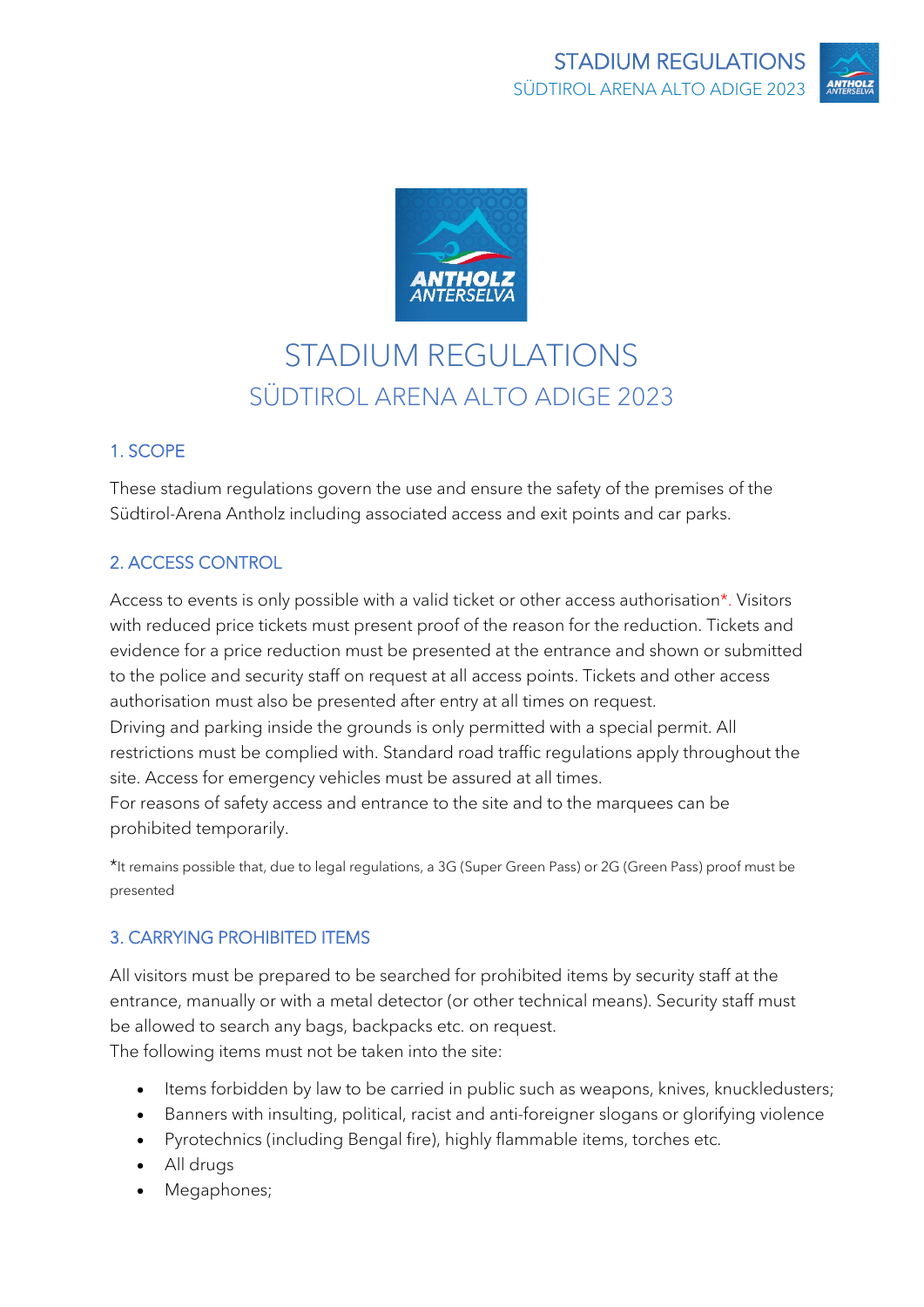Laser pointers

The following items are tolerated by the organizers but may be retained in case of security concerns by staff and the security team:

- Glass containers, glass bottles, aluminium bottles, tins, glasses and jugs of all sizes
- Plastic bottles from 1/2 litre
- Tetra packs over 1 litre
- Small bottles and hip flasks made of metal or glass
- Items made from breakable, splintering or particularly hard materials
- Flag poles that represent a danger to others;

#### The police authorities will be informed immediately if any of the following items are found:

- Nazi symbols and Nazi flags
- Weapons and items forbidden by law to be carried in public;
- Fireworks and all kind of pyrotechnics
- Pills and powders in plastic bags or in other unusual containers

#### 4. PROHIBITION OF COMMERCIAL ADVERTISING

All advertising for commercial reasons during the event is only allowed with permission by the organizer. It is also not permitted to make or use photos, films or voice recordings for commercial purposes.

## 5. RIGHT TO CONTROL ACCESS TO THE PREMISES, BEHAVIOUR ON SITE, REQUEST AND OBLIGATION TO FOLLOW

As organizer, the Biathlon World Cup Committee has the right to control access to the premises of Südtirol Arena during the event. All visitors must conduct themselves on the site so as not to endanger or harm other people or to damage property and so that as far as possible other people are not impeded or inconvenienced.

In the interest of safety and the orderly running of the event all visitors must follow any respective requests by the organizer, the police, fire brigade and the security officers working for the organizer.

### 6. NO SMOKING

Smoking is prohibited throughout the entire event site with exception of designated and marked smoking areas.

#### 7. WHEELCHAIR SPACES

Please note that for safety reasons there is a limited number of wheelchair spaces in the grandstands and along the route at each event. Wheelchair users must reserve these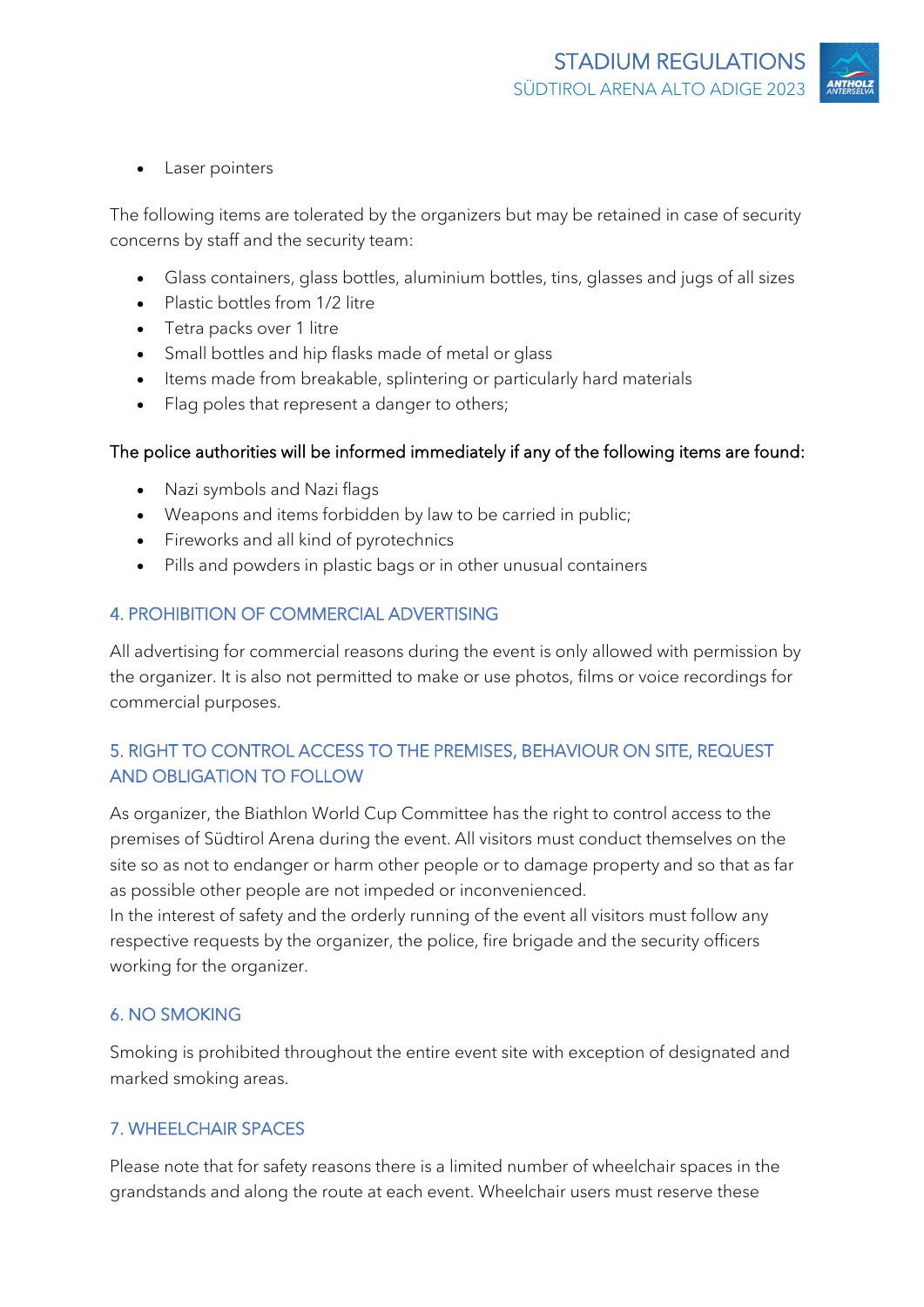spaces with the booking office in advance. Parking and transport can only be arranged after successful booking.

# 8. ACCESS PROHIBITION/STADIUM BAN

In these cases, in order to protect property and life, body and health of others, police or the organizer or persons authorised by the organizer can refuse the offending persons entrance to the site or ban them from the site without reimbursement of the entrance fees.

- People who are obviously under the influence of alcohol or drugs
- People acting violently or who give rise to suspicion of acting violently
- People who cannot provide evidence for their right to be on site and people who represent a safety risk or who refuse to give permission to be searched
- People who refuse to show their ID when requested and who refuse to be searched for prohibited items
- People who carry items that are illegal to possess or carry
- People who refuse to deposit in an appropriate place items that could be used on site for the purpose of prohibited actions or that are dangerous
- People who refuse to follow the safety instructions by the police, fire brigade or security officers working for the organizer
- People who do not comply with these stadium regulations.

# 9. LIABILITY

Use of the facility is at your own risk! The organizer is only liable for any damage caused by the intent or gross negligence by his legal representatives or vicarious agents, unless important contractual duties are also affected. Except for intentional action, the organizer's liability is also restricted to foreseeable damage typical of this type of contract unless gross breach of important contractual obligations applies. Accidents and damage are to be notified immediately.

# 10. VIOLATIONS

People who violate these regulations may be subject to sanctions (expulsion, stadium ban, criminal charge). The right to claim damages through the courts remains unaffected. Any contravention of the regulations and especially any behaviour that threatens safety and security, entitles the security services to ban the offending person from the stadium and the site.

All relevant information on the facts of the matter including personal information collected in the context of disciplinary action against an infringement of the regulations will be made available to the responsible authorities for initiation of criminal prosecution and to determine appropriate measures. The right to legal claims for damages is reserved. All criminal offences and misdemeanours will be reported to the police